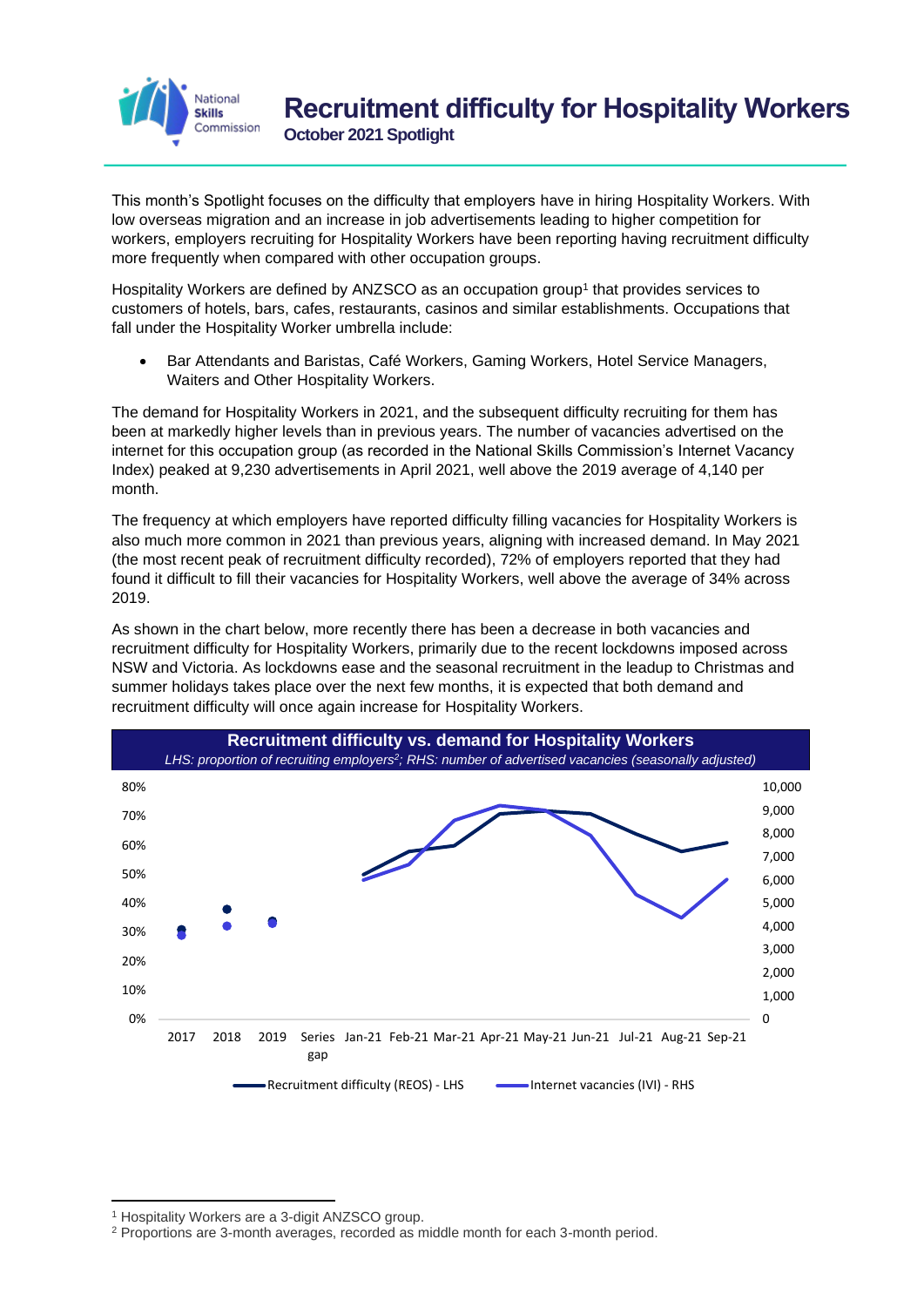Recent results from the REOS have also shown that employers recruiting for Hospitality Workers found it harder finding staff than before the pandemic. Almost two thirds (63%) of employers surveyed between March and October 2021 reported they had more difficulty compared with before March 2020 (i.e. prior to the COVID-19 pandemic), with only 9% reporting that recruitment was easier. In comparison, around 41% of employers recruiting across all occupations reported finding it more difficult than prior to COVID, while 11% reported that it was less difficult.



With difficulty filling vacancies for Hospitality Workers becoming much more common since the onset of COVID-19, the rate of recruitment difficulty in 2021 has been higher for Hospitality Workers compared with the average for all occupations.

Consistent with this, employers recruiting for Hospitality Workers were also more likely to experience "a great deal of difficulty" compared with the average for all occupations (41% compared with 32%). Additionally, the proportion of employers who did not experience any difficulty recruiting was considerably lower for employers recruiting for Hospitality Workers than other occupations (35% compared to 50%).



The reasons why employers are recruiting for Hospitality Workers in 2021 has also changed since 2019. For example:

- Recruitment is now more likely to be due to a new position being created (39% in 2021 compared with 15% in 2019); and
- Recruitment rounds are more likely to have more than one vacancy (60% in 2021 compared with 37% in 2019).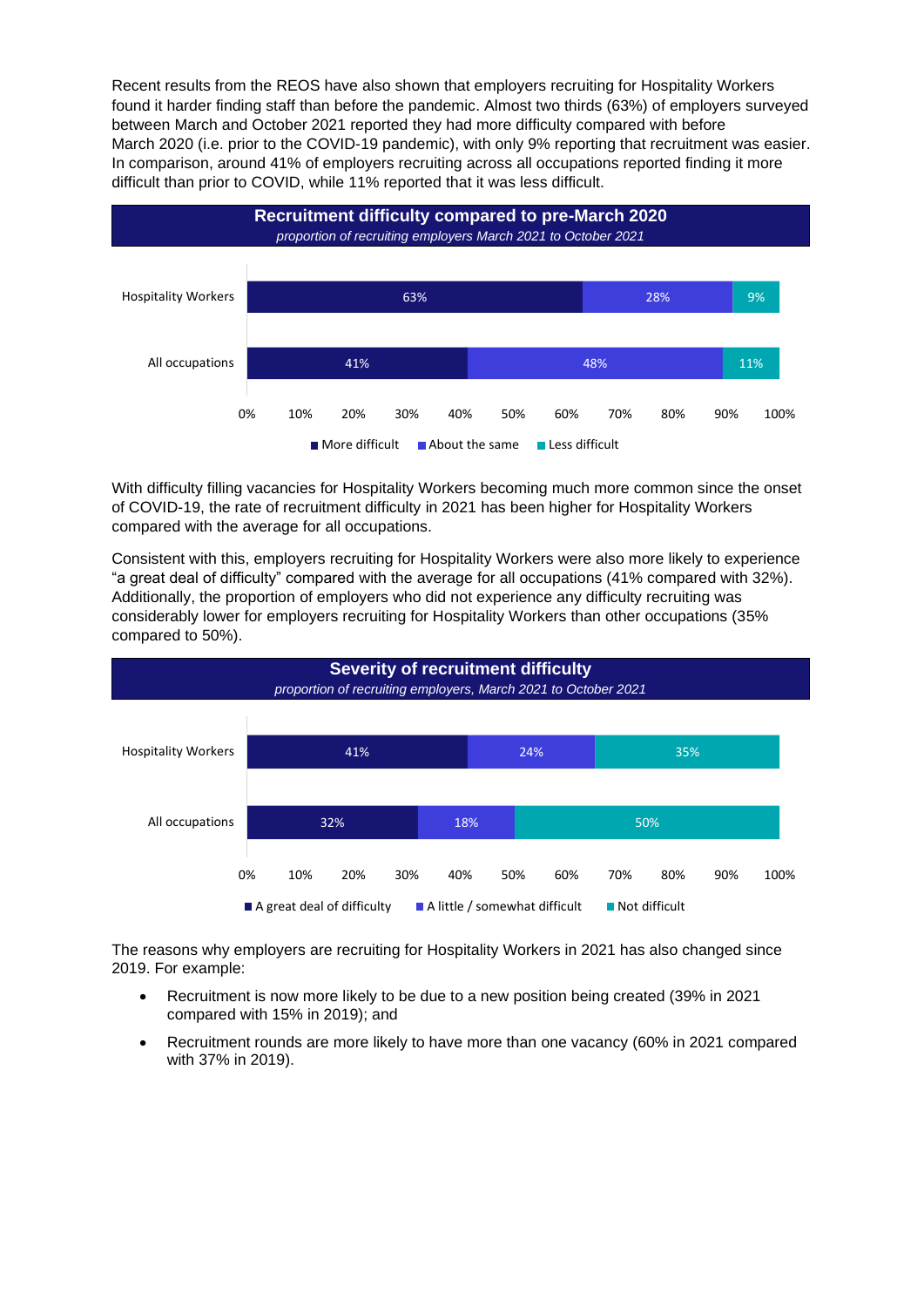Difficulty finding staff also increased as the number of vacancies in an employer's recruitment round rose. Between March and October 2021, just over a quarter (29%) of employers looking to fill one vacancy experienced a great deal of difficulty, rising to over three in five (62%) for those who were looking to fill 4 or more vacancies.



Analysis of REOS data also found that recruitment difficulty for employers looking to fill vacancies for Hospitality Workers was also closely linked to the length of the recruitment process. The rate of recruitment difficulty increased sharply when employers reported that vacancies had taken more than 2 weeks to fill. About two thirds (66%) of employers recruiting for Hospitality Workers who filled their vacancies between 2 and 4 weeks reported difficulty in the process, with this proportion increasing to over 90% if the process took more than a month.



Recruitment difficulty is typically due to employers being unable to attract sufficient applicants with the skills and attributes that they are looking for. Between January and October 2021, the most common reason reported for recruitment difficulty was a lack of applicants (47% of those reporting difficulty), closely followed by the lack of suitable applicants (43%). Other common reasons were a shortage of temporary visa holders (14%) and applicants lacking experience (12%). The impact of COVID-19 on the recruitment of Hospitality Workers was also more commonly cited by employers as a reason for recruitment difficulty (13%) compared with employers recruiting for all occupations (5%).